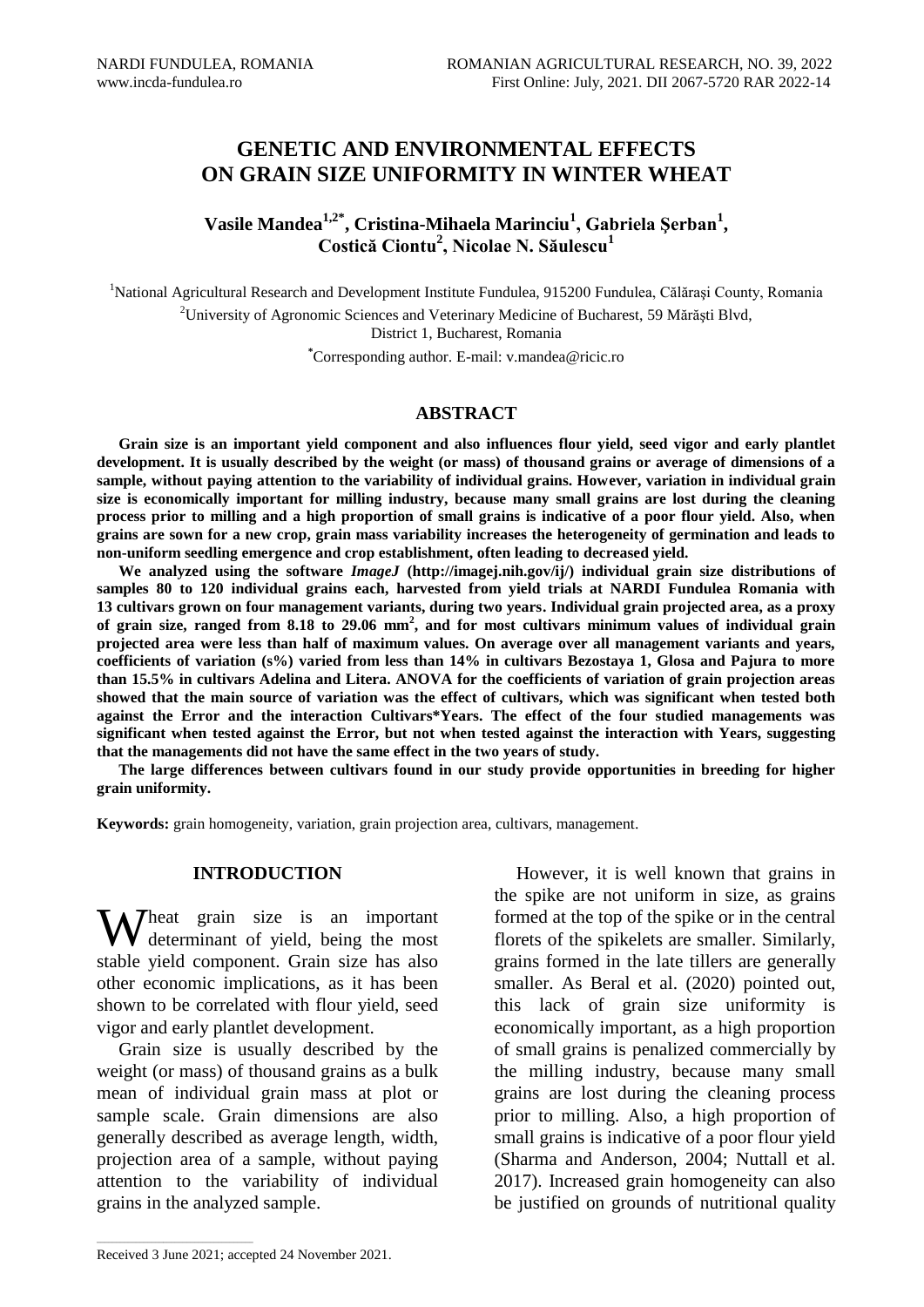(Beral et al., 2020). For example, dry gluten content is variable between grains in bulk, mainly because of variation linked to their location in the spike (Boz et al., 2012). Micro- and macro-nutrient content also varies between grains (Calderini and Ortiz-Monasterio, 2003), concentrations generally decreasing from basal to apical spikelets.

As Beral et al. (2020) underlined, in crops such as wheat, when grains are sown for a new crop, grain mass variability increases the heterogeneity of germination and leads to non-uniform seedling emergence and crop establishment, often leading to decreased yield (Finch-Savage and Bassel, 2016). For this reason, greater homogeneity in individual mature grain mass in seed lots has become an important breeding objective (Bradshaw, 2006). If better seed uniformity is achieved by sieving, this is accompanied by a loss in usable seed quantity, with economic consequences.

In contrast, in wild species, the variability of individual mature grain mass is often considered a trait that contributes to wider adaptation. Indeed, a large variability in mature seed mass, which is associated with variability of seed performance - e.g. seed vigor (Matilla et al., 2005), seedling growth (Aparicio et al., 2002; Lafond and Baker, 1986) - allows species to adjust to unpredictable environmental conditions, so enhancing survival.

Based on these observations, Beral et al. (2020) speculated that, in the context of climate change and increasingly unpredictable weather, "a greater variability in individual grain size and thus in seed performance, may favor irregular seedling emergence, which may help buffer the impacts of environmental stress events during establishment", in agricultural crops too. However, a correlation between higher individual seed size variation and yield stability in agricultural crops remains to be demonstrated.

## **MATERIAL AND METHODS**

The field experiments were conducted at the National Research and Development Institute (NARDI) Fundulea - Romania (44º27'45'' N latitude and 26º31'35" E longitude, 68 m above sea level) in 2016/2017 and 2017/2018 seasons. Weather conditions during the experiments are summarized in Table 1. A detailed comparison of the weather conditions in the two years of study with the average of many years is beyond the aims of this paper. Nevertheless, overall the conditions of the 2016/2017 and 2017/2018 seasons were considered representative for the region in the last years.

| Month          | 2017                     |          | 2018                         |          |  |
|----------------|--------------------------|----------|------------------------------|----------|--|
|                | average t <sup>o</sup> C | rainfall | average $t$ <sup>o</sup> $C$ | rainfall |  |
| October        | 10.3                     | 74.4     | 11.7                         | 111.6    |  |
| November       | 5.7                      | 48.8     | 6.9                          | 49.2     |  |
| December       | $-0.3$                   |          | 3.6                          | 27.8     |  |
| January        | $-5.5$                   | 35.4     | 0.8                          | 36       |  |
| February       | 0                        | 50.5     | 2.2                          | 58.6     |  |
| March          | 8.6                      | 47.6     | 3.3                          | 40.6     |  |
| April          | 10.6                     | 73.6     | 15.8                         | 2.4      |  |
| May            | 16.8                     | 65.8     | 19.4                         | 34       |  |
| June           | 22.2                     | 96.4     | 22.6                         | 120.6    |  |
| Total rainfall |                          | 492.5    |                              | 480.8    |  |

*Table 1*. Rainfall and average temperatures during wheat vegetation period

The experiments were carried out was a cambic chernozem soil, formed on loessoide deposits.

Thirteen winter wheat cultivars were tested with four crop management variants, which included:

- usual recommended practices without and with fungicide foliar treatments;

- no supplementary N fertilization;

- late sowing (about 30 days later than the recommended date).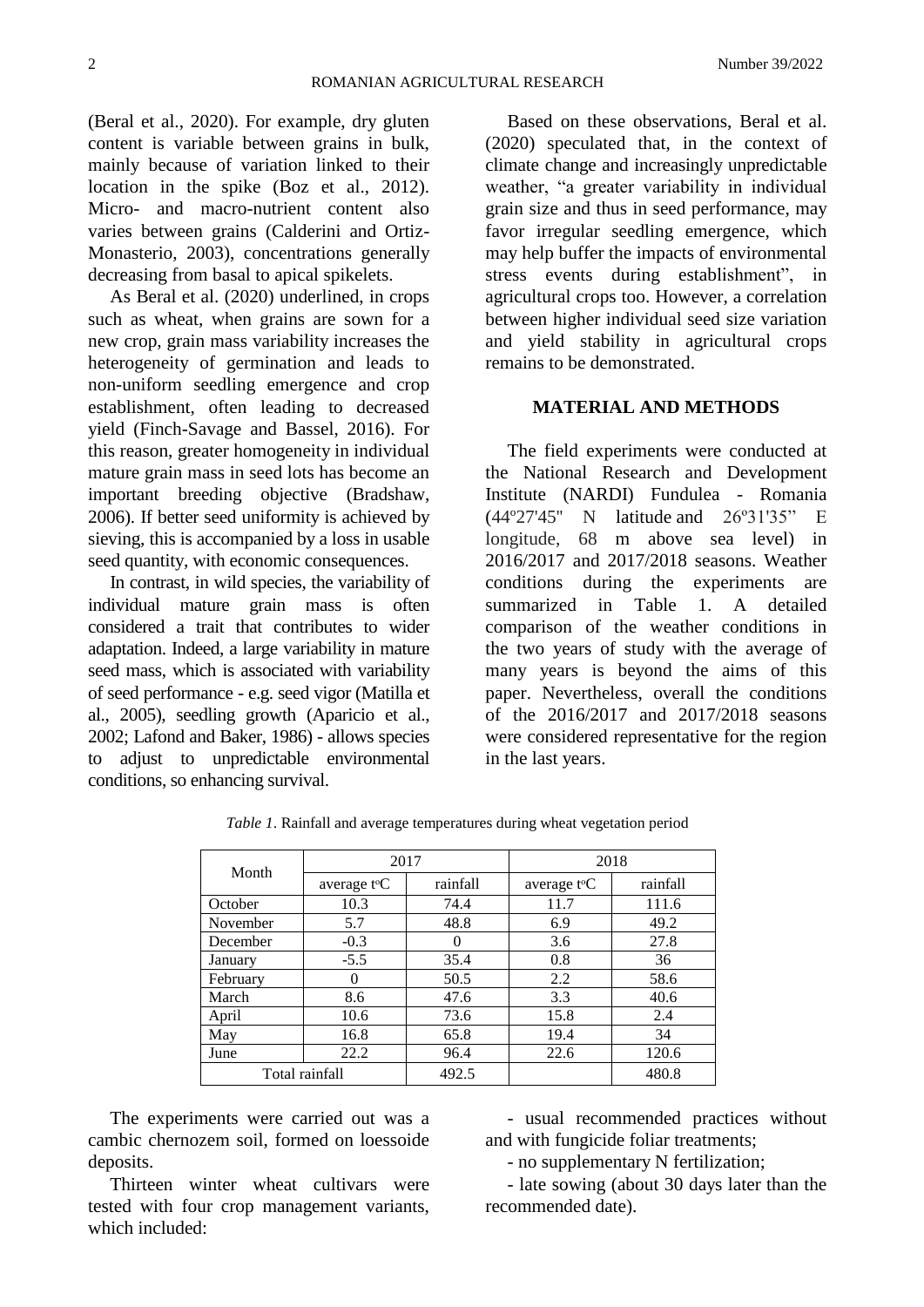The analyses of individual grain size distributions were based on measurements on two replications of 80 to 120 individual grains each. Two main metrics were calculated for each cultivar from the data provided by the software *ImageJ* [\(http://imagej.nih.gov/ij/\)](http://imagej.nih.gov/ij/), namely average of individual grain projected area and grain projected area variance. Coefficients of variation of the grain projected area were calculated as a ratio between the standard deviation and the mean, for each cultivar and each environment.

ANOVA was used to estimate significance of cultivar and environment (years\*crop management) effects on the variance of coefficients of variation.

### **RESULTS AND DISCUSSION**

Individual grain projected area ranged from  $8.18$  to  $29.06$  mm<sup>2</sup>, while cultivar average grain projected area varied from minimums of 10.42-12.41 to maximums of 23.81-26.51 (Table 2). For most cultivars minimum values of individual grain projected area were less than half of maximum values. This illustrates the wide range of variation of grain size.

It is worth noting that differences between cultivars varied more for minimum values (19%) than for maximum values (11%), suggesting that cultivars differed more in the share of small grains than of large grains.

| Table 2. Maximum and minimum individual grain projected area of 13 cultivars grown |  |
|------------------------------------------------------------------------------------|--|
| with different crop managements                                                    |  |

|             |       |         | 2017       | 2018           |        |         |            |                |        |         |
|-------------|-------|---------|------------|----------------|--------|---------|------------|----------------|--------|---------|
| Cultivar    | Grain | Treated | <b>Not</b> | N <sub>0</sub> | Late   | Treated | <b>Not</b> | N <sub>0</sub> | Late   | Average |
|             | size  |         | treated    |                | sowing |         | treated    |                | sowing |         |
| Bezostaya 1 | max   | 23.25   | 26.17      | 24.85          | 25.05  | 24.78   | 25.17      | 23.53          | 23.55  | 24.54   |
|             | min   | 10.92   | 11.24      | 10.71          | 12.59  | 12.39   | 12.38      | 11.41          | 11.32  | 11.62   |
| Glosa       | max   | 24.50   | 23.85      | 26.15          | 23.80  | 23.80   | 26.49      | 25.23          | 24.09  | 24.74   |
|             | min   | 10.42   | 13.36      | 12.72          | 12.34  | 11.50   | 14.30      | 13.01          | 11.64  | 12.41   |
| Pajura      | max   | 23.98   | 25.05      | 21.64          | 23.83  | 23.85   | 27.15      | 24.23          | 20.77  | 23.81   |
|             | min   | 11.92   | 10.33      | 10.19          | 13.58  | 11.14   | 13.18      | 10.11          | 9.42   | 11.23   |
| Miranda     | max   | 26.64   | 25.00      | 26.75          | 24.73  | 24.30   | 26.96      | 24.09          | 23.18  | 25.20   |
|             | min   | 14.76   | 9.55       | 13.20          | 14.28  | 9.50    | 13.05      | 12.50          | 8.46   | 11.91   |
| Amurg       | max   | 28.33   | 25.52      | 26.99          | 26.61  | 26.91   | 27.32      | 25.14          | 25.26  | 26.51   |
|             | min   | 12.31   | 11.26      | 10.77          | 13.48  | 10.17   | 12.64      | 14.17          | 10.23  | 11.88   |
|             | max   | 23.09   | 27.52      | 25.30          | 24.96  | 25.89   | 26.27      | 25.98          | 21.22  | 25.03   |
| Voinic      | min   | 11.25   | 10.00      | 11.09          | 10.90  | 11.40   | 10.21      | 10.10          | 10.20  | 10.64   |
|             | max   | 24.98   | 26.67      | 24.22          | 26.95  | 23.20   | 26.76      | 24.17          | 22.41  | 24.92   |
| Pitar       | min   | 12.83   | 12.60      | 10.06          | 11.66  | 10.24   | 11.95      | 10.53          | 9.59   | 11.18   |
|             | max   | 24.93   | 23.46      | 24.94          | 25.81  | 24.20   | 25.62      | 23.32          | 22.09  | 24.29   |
| Boema       | min   | 10.81   | 10.67      | 12.42          | 11.75  | 11.50   | 12.51      | 8.63           | 8.50   | 10.85   |
|             | max   | 25.98   | 23.33      | 27.55          | 27.90  | 25.40   | 26.94      | 22.90          | 21.86  | 25.23   |
| Izvor       | min   | 12.39   | 10.17      | 11.05          | 11.70  | 12.10   | 12.19      | 10.03          | 9.49   | 11.12   |
|             | max   | 25.37   | 23.14      | 23.59          | 23.47  | 24.50   | 27.60      | 23.66          | 22.09  | 24.18   |
| Otilia      | min   | 12.94   | 10.22      | 11.61          | 11.72  | 12.10   | 13.80      | 9.17           | 8.18   | 11.22   |
|             | max   | 25.06   | 24.94      | 23.55          | 25.58  | 24.02   | 25.48      | 23.74          | 21.14  | 24.19   |
| Ursita      | min   | 11.81   | 11.73      | 10.51          | 11.62  | 11.61   | 12.13      | 9.66           | 8.85   | 10.99   |
|             | max   | 26.12   | 27.17      | 28.53          | 24.06  | 23.89   | 28.37      | 24.16          | 20.66  | 25.37   |
| Adelina     | min   | 10.55   | 10.09      | 11.96          | 10.97  | 9.75    | 12.31      | 9.65           | 10.29  | 10.70   |
|             | max   | 25.87   | 24.44      | 25.84          | 23.70  | 25.10   | 29.06      | 25.20          | 23.18  | 25.30   |
| Litera      | min   | 12.16   | 9.96       | 11.57          | 9.93   | 10.30   | 9.94       | 10.91          | 8.63   | 10.42   |
| Crop        | max   | 28.33   | 27.52      | 28.53          | 27.90  | 26.91   | 29.06      | 25.98          | 25.26  | 26.51   |
| managements | min   | 10.42   | 9.55       | 10.06          | 9.93   | 9.50    | 9.94       | 8.63           | 8.18   | 10.42   |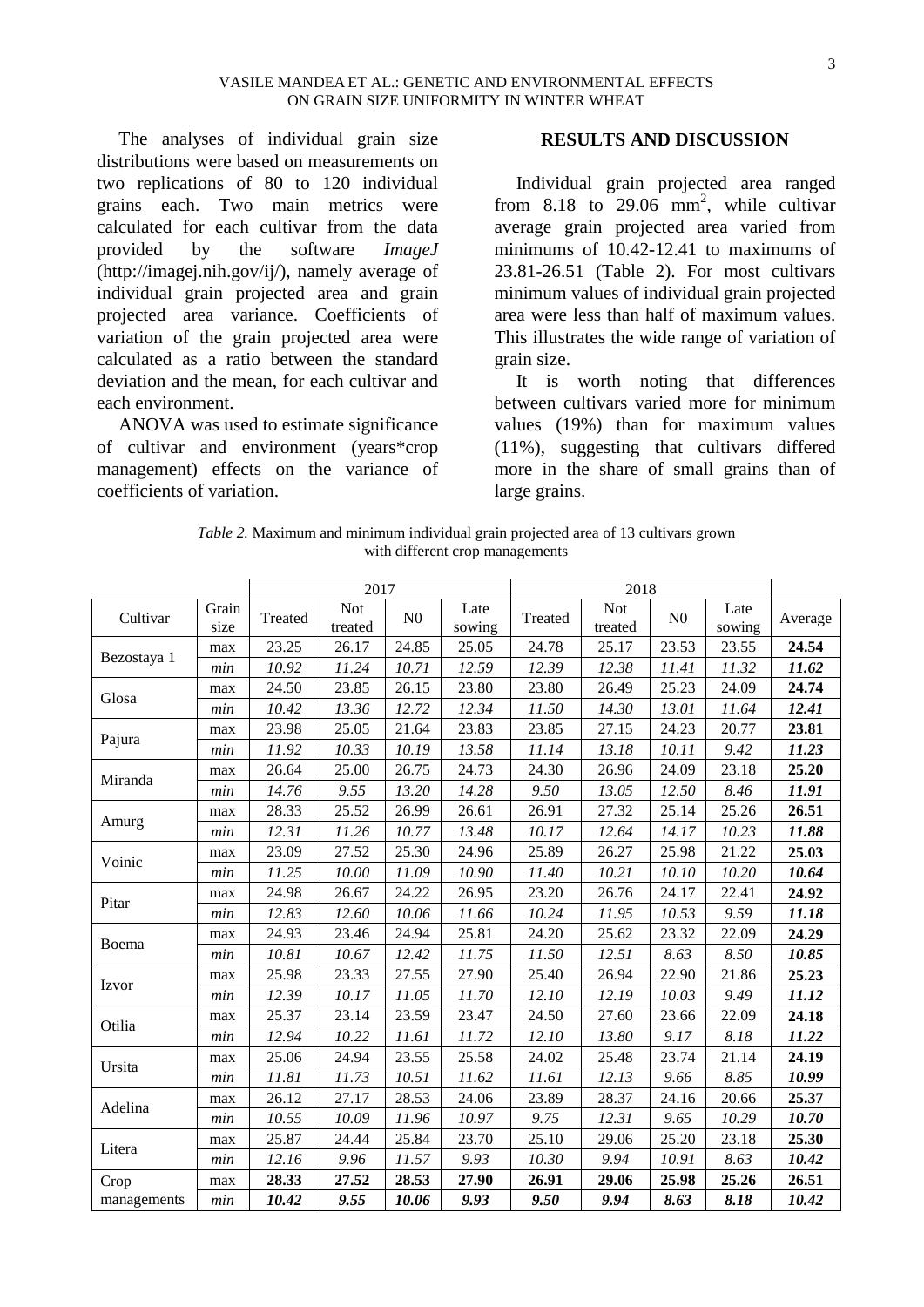Smaller differences in size were observed between managements for minimum grain size, ranging from  $8.18 \text{ mm}^2$  to  $10.42 \text{ mm}^2$ , while the maximum grain sizes varied less (25.26 to 29.06)

The large variability of grain size for each analyzed sample from a cultivar grown with a crop management variant can be also observed from frequency distributions. In Figure 1 we present four examples (two

cultivars - Litera and Bezostaya 1, with two variants of crop management - usual recommended practices without fungicide foliar treatment and late sowing). The histograms illustrate the difference between the two cultivars and to less extent between the two crop managements, showing that grains of Bezostaya 1 are clearly more uniform.



*Figure 1.* Frequency distribution of grain projection area in two cultivars grown under two variants of crop management.

Better description of grain projection area variation, respectively uniformity, is provided by the coefficients of variation (Table 3). On average over all management variants and years, coefficients of variation varied from less than 14% in cultivars Bezostaya 1, Glosa and Pajura to more than 15.5% in cultivars

Adelina and Litera. Average differences between coefficients of variation among the four studied crop management variants were less obvious, from 13.85% for the usual management without fungicide treatment in 2018, to 15.5% for late sowing also in 2018.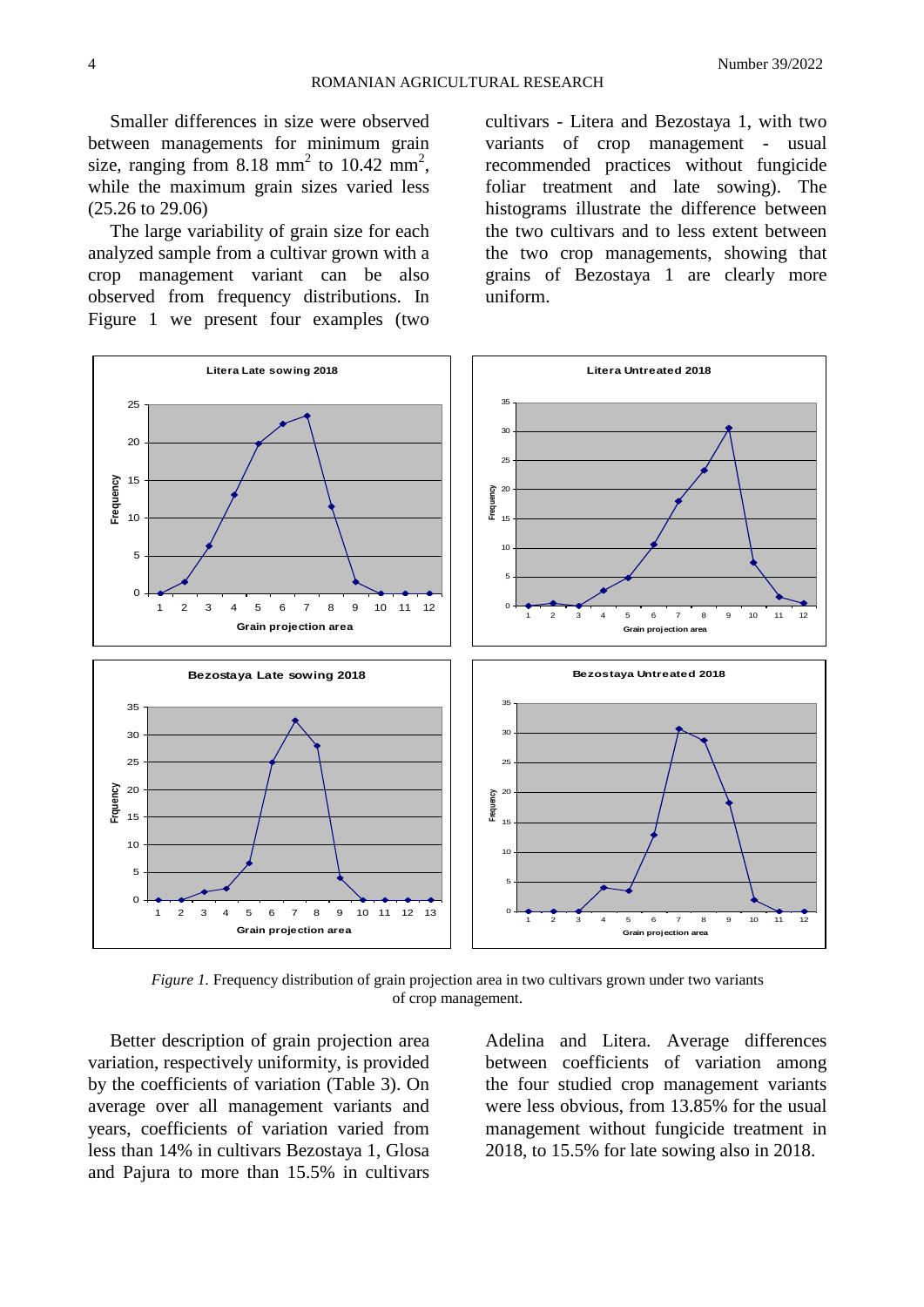#### VASILE MANDEA ET AL.: GENETIC AND ENVIRONMENTAL EFFECTS ON GRAIN SIZE UNIFORMITY IN WINTER WHEAT

|             |         | 2017                  |                |                | 2018    |                       |                |                |         |
|-------------|---------|-----------------------|----------------|----------------|---------|-----------------------|----------------|----------------|---------|
| Cultivar    | Treated | <b>Not</b><br>treated | N <sub>0</sub> | Late<br>sowing | Treated | <b>Not</b><br>treated | N <sub>0</sub> | Late<br>sowing | Average |
| Bezostaya 1 | 14.29   | 13.53                 | 11.87          | 13.87          | 11.74   | 12.96                 | 14.29          | 12.19          | 13.09   |
| Glosa       | 14.41   | 14.82                 | 12.60          | 12.79          | 13.96   | 11.29                 | 12.13          | 14.14          | 13.27   |
| Pajura      | 12.91   | 13.98                 | 13.83          | 11.85          | 13.48   | 12.55                 | 13.97          | 14.76          | 13.42   |
| Miranda     | 13.67   | 14.32                 | 14.57          | 13.12          | 15.38   | 11.57                 | 12.69          | 17.62          | 14.12   |
| Amurg       | 14.52   | 13.55                 | 16.61          | 13.93          | 14.25   | 13.66                 | 13.16          | 14.38          | 14.26   |
| Voinic      | 14.35   | 14.84                 | 14.31          | 13.47          | 15.67   | 13.93                 | 13.47          | 14.72          | 14.35   |
| Pitar       | 13.07   | 14.99                 | 16.08          | 14.73          | 14.39   | 14.54                 | 14.49          | 14.77          | 14.63   |
| Boema       | 14.22   | 12.96                 | 14.09          | 15.78          | 13.73   | 14.70                 | 16.10          | 16.79          | 14.80   |
| Izvor       | 13.71   | 14.31                 | 16.14          | 15.77          | 15.45   | 16.04                 | 14.81          | 14.52          | 15.09   |
| Otilia      | 14.09   | 14.37                 | 15.13          | 14.62          | 15.09   | 15.33                 | 15.59          | 17.65          | 15.23   |
| Ursita      | 15.69   | 13.77                 | 17.10          | 16.79          | 14.49   | 14.17                 | 14.16          | 16.16          | 15.29   |
| Adelina     | 14.15   | 16.85                 | 14.91          | 14.33          | 16.10   | 14.63                 | 17.37          | 16.24          | 15.57   |
| Litera      | 14.91   | 14.93                 | 17.89          | 14.51          | 15.86   | 14.65                 | 15.37          | 18.23          | 15.79   |
| Average     | 14.15   | 14.40                 | 15.01          | 14.27          | 14.58   | 13.85                 | 14.43          | 15.55          | 14.53   |

*Table 3.* Coefficients of variation for grain projection areas in 13 winter wheat cultivars grown with four managements during two years

ANOVA for the coefficients of variation (s%) of grain projection areas shows that the main source of variation was the effect of cultivars, which was significant when tested both against the Error and the interaction Cultivars\*Years (Table 4).

The effect of the four managements studied was significant when tested against the Error, but not when tested against the interaction with Years. This suggests that the managements did not have the same effect in the two years of study.

The only significant interaction, both when tested against Error and against the triple interaction, was the one involving Management\*Years, which suggests that the effect of the tested managements were much influenced by the weather conditions of the two testing years.

| Source of<br>variation | <b>SS</b> | df  | <b>MS</b> | F tested against<br>Error | F tested against<br><b>IA</b> with Years |
|------------------------|-----------|-----|-----------|---------------------------|------------------------------------------|
| Cultivars              | 149.37    | 12  | 12.44     | $7.39***$                 | $5.08**$                                 |
| Management             | 19.38     | 3   | 6.46      | $3.83*$                   | $0.62^{ns}$                              |
| $M^*Y$                 | 30.96     | 3   | 10.32     | $6.12**$                  | $3,23*$                                  |
| $C^*M$                 | 61.12     | 36  | 1.69      | 1.00 <sup>ns</sup>        | $0.52^{ns}$                              |
| $C*Y$                  | 29.39     | 12  | 2.45      | $1.45^{ns}$               | $0.76^{ns}$                              |
| $C^*M^*Y$              | 114.84    | 36  | 3.19      | 1.89 <sup>ns</sup>        | 1.00                                     |
| Error                  | 175.16    | 104 | 1.68      | 1.00                      |                                          |
| Total                  | 581.39    | 207 |           |                           |                                          |

*Table 4.* ANOVA for the coefficients of variation of grain projection areas

Beral et al. (2020) demonstrated that individual grain size variation is subjected to both genetic and environmental control. In our study the effect of genetic differences between cultivars was more important, but this could be partly due to relatively limited diversity of the tested environments.

Highest average grain size uniformity was found in cultivar Bezostaya 1. This was not unexpected, since this cultivar was the only one among the cultivars included in this study, which did not carry the GA insensitive dwarfing alleles *Rht‐B1,* known for its pleiotropic effect on increasing tillering and